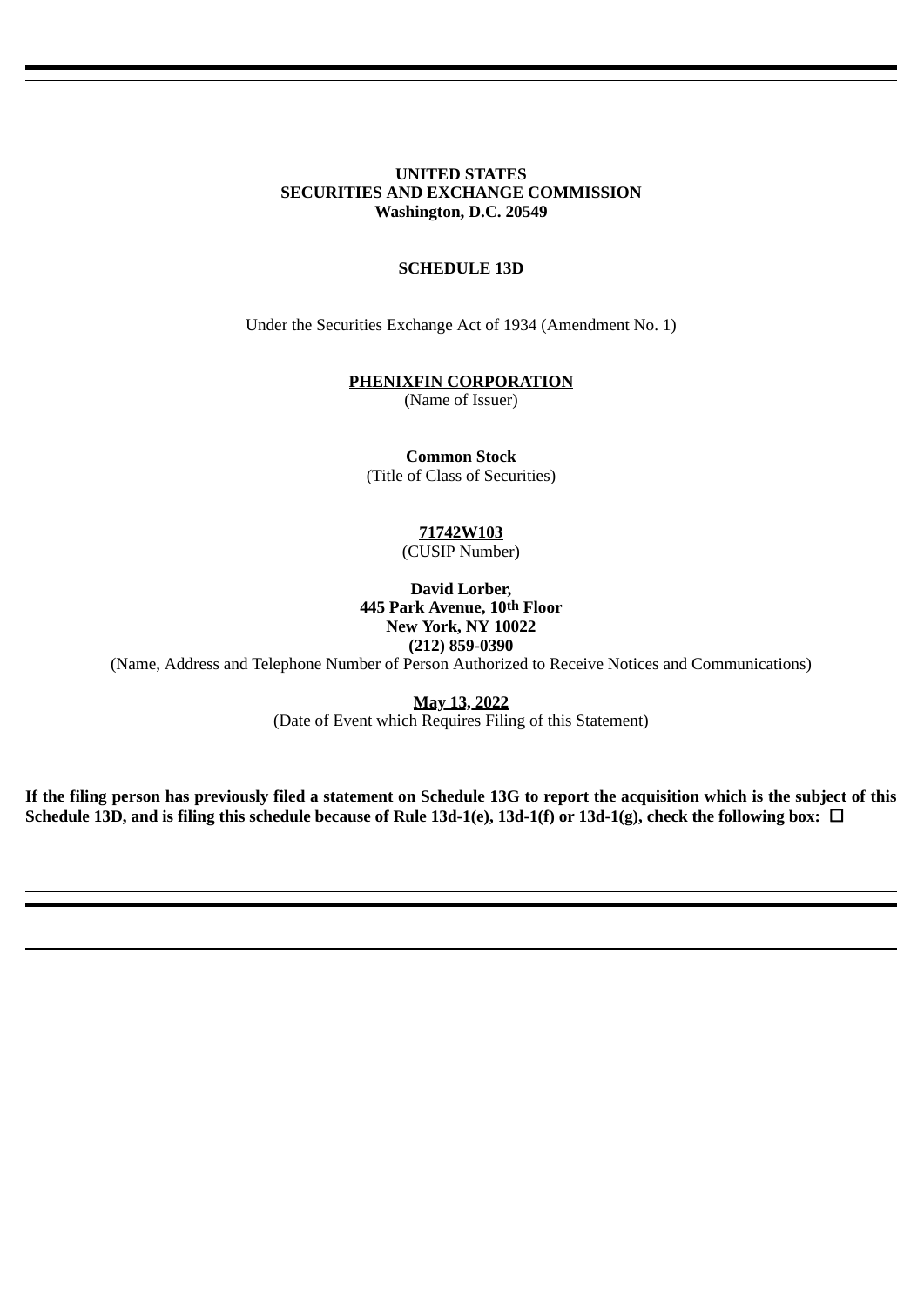# **SCHEDULE 13D**

|                | <b>CUSIP No. 71742W103</b>                                                                |                  |                                                                                     | Page 2 of 9 Pages |  |
|----------------|-------------------------------------------------------------------------------------------|------------------|-------------------------------------------------------------------------------------|-------------------|--|
|                |                                                                                           |                  |                                                                                     |                   |  |
| $\mathbf{1}$   | NAMES OF REPORTING PERSONS<br>I.R.S. IDENTIFICATION NOS. OF ABOVE PERSONS (ENTITIES ONLY) |                  |                                                                                     |                   |  |
|                | David Lorber                                                                              |                  |                                                                                     |                   |  |
| $\overline{2}$ |                                                                                           |                  | CHECK THE APPROPRIATE BOX IF A MEMBER OF A GROUP*                                   |                   |  |
|                | $(a)$ $[$ $]$                                                                             |                  |                                                                                     |                   |  |
|                | $(b)$ []                                                                                  |                  |                                                                                     |                   |  |
| 3              | <b>SEC USE ONLY</b>                                                                       |                  |                                                                                     |                   |  |
| 4              |                                                                                           |                  | <b>SOURCE OF FUNDS (See Instructions)</b>                                           |                   |  |
|                | PF, AF                                                                                    |                  |                                                                                     |                   |  |
| 5              |                                                                                           |                  | CHECK IF DISCLOSURE OF LEGAL PROCEEDINGS IS REQUIRED PURSUANT TO ITEMS 2(D) OR 2(E) |                   |  |
|                |                                                                                           |                  |                                                                                     |                   |  |
|                | [ ]                                                                                       |                  |                                                                                     |                   |  |
| 6              | CITIZENSHIP OR PLACE OF ORGANIZATION                                                      |                  |                                                                                     |                   |  |
|                | U.S. Citizen                                                                              |                  |                                                                                     |                   |  |
|                |                                                                                           | $\overline{7}$   | <b>SOLE VOTING POWER</b>                                                            |                   |  |
|                |                                                                                           |                  | 64,154                                                                              |                   |  |
|                | <b>NUMBER OF</b><br><b>SHARES</b>                                                         | 8                | <b>SHARED VOTING POWER</b>                                                          |                   |  |
|                | <b>BENEFICIALLY</b><br><b>OWNED BY</b>                                                    |                  | 84,748.116                                                                          |                   |  |
|                | <b>EACH</b><br><b>REPORTING</b>                                                           | $\boldsymbol{9}$ | SOLE DISPOSITIVE POWER                                                              |                   |  |
|                | <b>PERSON</b><br><b>WITH</b>                                                              |                  | 64,154                                                                              |                   |  |
|                |                                                                                           | 10               | SHARED DISPOSITIVE POWER                                                            |                   |  |
|                |                                                                                           |                  | 84,748.116                                                                          |                   |  |
| 11             | AGGREGATE AMOUNT BENEFICIALLY OWNED BY EACH REPORTING PERSON                              |                  |                                                                                     |                   |  |
|                | 148,902.116                                                                               |                  |                                                                                     |                   |  |
| 12             | CHECK BOX IF THE AGGREGATE AMOUNT IN ROW (11) EXCLUDES CERTAIN SHARES (See Instructions)  |                  |                                                                                     |                   |  |
|                | $[ \ ]$                                                                                   |                  |                                                                                     |                   |  |
| 13             | PERCENT OF CLASS REPRESENTED BY AMOUNT IN ROW (11)                                        |                  |                                                                                     |                   |  |
|                | $6.8\%$                                                                                   |                  |                                                                                     |                   |  |
| 14             |                                                                                           |                  | TYPE OF REPORTING PERSON (See Instructions)                                         |                   |  |
|                | $\ensuremath{\text{IN}}$                                                                  |                  |                                                                                     |                   |  |
|                |                                                                                           |                  |                                                                                     |                   |  |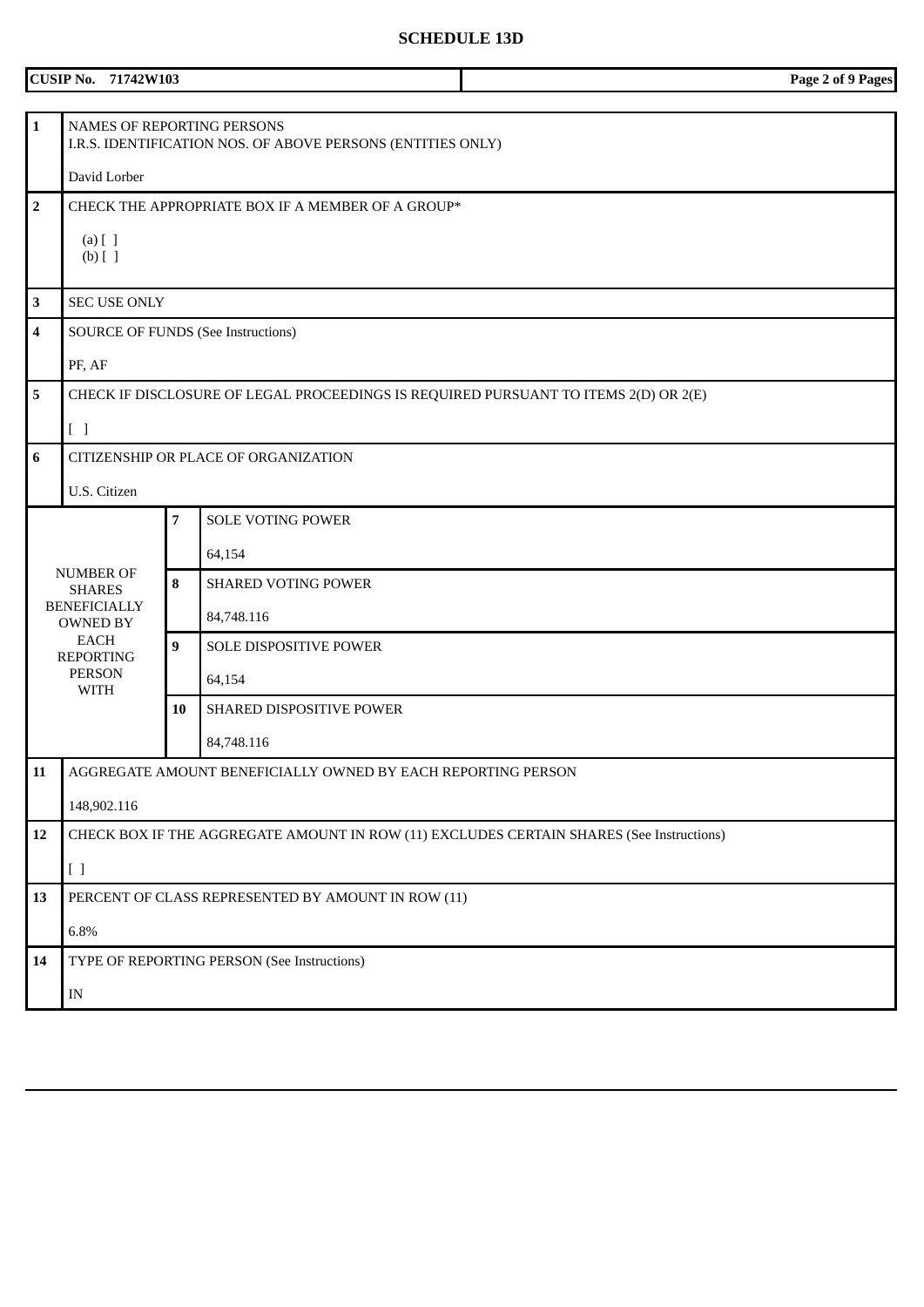| <b>CUSIP No.</b> | 742W103<br><b>124</b><br>__ | Page<br>, ot '<br>Pages<br>$\sim$ |
|------------------|-----------------------------|-----------------------------------|
|                  |                             |                                   |

| $\mathbf{1}$            | NAMES OF REPORTING PERSONS<br>I.R.S. IDENTIFICATION NOS. OF ABOVE PERSONS (ENTITIES ONLY) |                |                                                                                     |  |  |
|-------------------------|-------------------------------------------------------------------------------------------|----------------|-------------------------------------------------------------------------------------|--|--|
|                         |                                                                                           |                |                                                                                     |  |  |
|                         | FrontFour Master Fund, Ltd.                                                               |                |                                                                                     |  |  |
| $\overline{2}$          |                                                                                           |                | CHECK THE APPROPRIATE BOX IF A MEMBER OF A GROUP*                                   |  |  |
|                         | $(a)$ $[$ $]$                                                                             |                |                                                                                     |  |  |
|                         | $(b)$ []                                                                                  |                |                                                                                     |  |  |
| $\mathbf{3}$            | <b>SEC USE ONLY</b>                                                                       |                |                                                                                     |  |  |
| 4                       |                                                                                           |                | <b>SOURCE OF FUNDS (See Instructions)</b>                                           |  |  |
|                         | <b>WC</b>                                                                                 |                |                                                                                     |  |  |
| $\overline{\mathbf{5}}$ |                                                                                           |                | CHECK IF DISCLOSURE OF LEGAL PROCEEDINGS IS REQUIRED PURSUANT TO ITEMS 2(D) OR 2(E) |  |  |
|                         | $[\ ]$                                                                                    |                |                                                                                     |  |  |
| $6\phantom{1}6$         |                                                                                           |                | CITIZENSHIP OR PLACE OF ORGANIZATION                                                |  |  |
|                         | Cayman Islands                                                                            |                |                                                                                     |  |  |
|                         |                                                                                           | $\overline{7}$ | <b>SOLE VOTING POWER</b>                                                            |  |  |
|                         |                                                                                           |                | 81,662.416                                                                          |  |  |
|                         | <b>NUMBER OF</b><br><b>SHARES</b>                                                         | 8              | <b>SHARED VOTING POWER</b>                                                          |  |  |
|                         | <b>BENEFICIALLY</b><br><b>OWNED BY</b>                                                    |                | $\bf{0}$                                                                            |  |  |
|                         | EACH<br><b>REPORTING</b>                                                                  | 9              | SOLE DISPOSITIVE POWER                                                              |  |  |
|                         | <b>PERSON</b><br><b>WITH</b>                                                              |                | 81,662.416                                                                          |  |  |
|                         |                                                                                           | 10             | SHARED DISPOSITIVE POWER                                                            |  |  |
|                         |                                                                                           |                | $\bf{0}$                                                                            |  |  |
| 11                      | AGGREGATE AMOUNT BENEFICIALLY OWNED BY EACH REPORTING PERSON                              |                |                                                                                     |  |  |
|                         | 81,662.416                                                                                |                |                                                                                     |  |  |
| 12                      | CHECK BOX IF THE AGGREGATE AMOUNT IN ROW (11) EXCLUDES CERTAIN SHARES (See Instructions)  |                |                                                                                     |  |  |
|                         | [ ]                                                                                       |                |                                                                                     |  |  |
| 13                      | PERCENT OF CLASS REPRESENTED BY AMOUNT IN ROW (11)                                        |                |                                                                                     |  |  |
|                         | 3.7%                                                                                      |                |                                                                                     |  |  |
| 14                      |                                                                                           |                | TYPE OF REPORTING PERSON (See Instructions)                                         |  |  |
|                         | ${\rm CO}$                                                                                |                |                                                                                     |  |  |
|                         |                                                                                           |                |                                                                                     |  |  |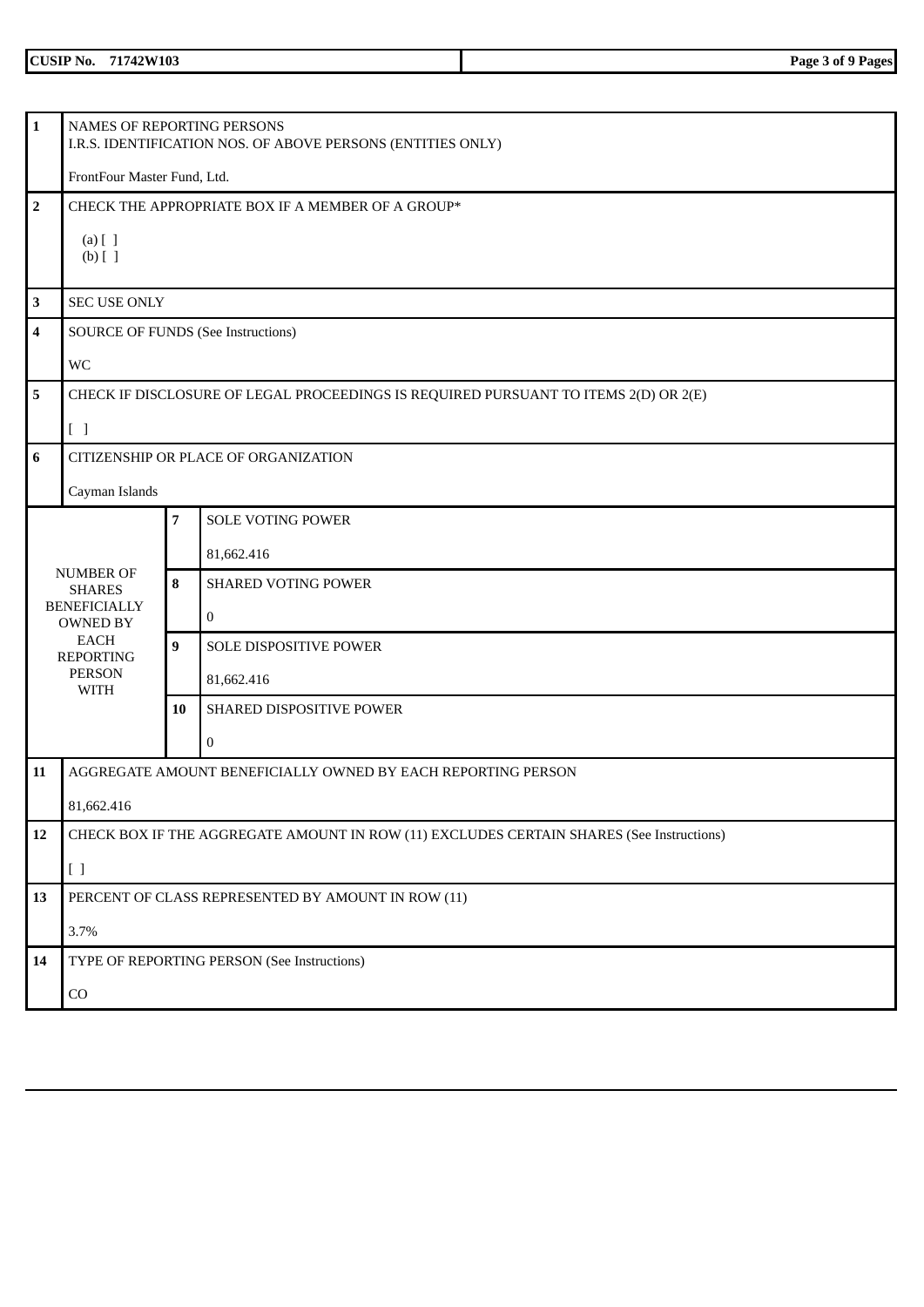| <b>CUSIP No.</b> | 742W103<br>. .<br>__ | Page<br>'ages<br>. of<br>. |
|------------------|----------------------|----------------------------|
|                  |                      |                            |

| $\mathbf{1}$   | NAMES OF REPORTING PERSONS<br>I.R.S. IDENTIFICATION NOS. OF ABOVE PERSONS (ENTITIES ONLY) |    |                                                                                          |  |  |
|----------------|-------------------------------------------------------------------------------------------|----|------------------------------------------------------------------------------------------|--|--|
|                | FrontFour Opportunity Fund                                                                |    |                                                                                          |  |  |
| $\overline{2}$ |                                                                                           |    | CHECK THE APPROPRIATE BOX IF A MEMBER OF A GROUP*                                        |  |  |
|                |                                                                                           |    |                                                                                          |  |  |
|                | $(a)$ $[$ $]$<br>$(b)$ []                                                                 |    |                                                                                          |  |  |
|                |                                                                                           |    |                                                                                          |  |  |
| 3              | <b>SEC USE ONLY</b>                                                                       |    |                                                                                          |  |  |
| $\overline{4}$ |                                                                                           |    | <b>SOURCE OF FUNDS (See Instructions)</b>                                                |  |  |
|                | WC                                                                                        |    |                                                                                          |  |  |
| 5              |                                                                                           |    | CHECK IF DISCLOSURE OF LEGAL PROCEEDINGS IS REQUIRED PURSUANT TO ITEMS 2(D) OR 2(E)      |  |  |
|                | $[ \ ]$                                                                                   |    |                                                                                          |  |  |
| 6              |                                                                                           |    | CITIZENSHIP OR PLACE OF ORGANIZATION                                                     |  |  |
|                | British Columbia, Canada                                                                  |    |                                                                                          |  |  |
| $\overline{7}$ |                                                                                           |    | <b>SOLE VOTING POWER</b>                                                                 |  |  |
|                |                                                                                           |    | 2,085.7                                                                                  |  |  |
|                | <b>NUMBER OF</b>                                                                          | 8  | <b>SHARED VOTING POWER</b>                                                               |  |  |
|                | <b>SHARES</b><br><b>BENEFICIALLY</b>                                                      |    |                                                                                          |  |  |
|                | <b>OWNED BY</b>                                                                           |    | $\mathbf{0}$                                                                             |  |  |
|                | <b>EACH</b><br><b>REPORTING</b>                                                           | 9  | SOLE DISPOSITIVE POWER                                                                   |  |  |
|                | <b>PERSON</b><br><b>WITH</b>                                                              |    | 2,085.7                                                                                  |  |  |
|                |                                                                                           | 10 | SHARED DISPOSITIVE POWER                                                                 |  |  |
|                |                                                                                           |    | 0                                                                                        |  |  |
| 11             |                                                                                           |    | AGGREGATE AMOUNT BENEFICIALLY OWNED BY EACH REPORTING PERSON                             |  |  |
|                | 2,085.7                                                                                   |    |                                                                                          |  |  |
| 12             |                                                                                           |    | CHECK BOX IF THE AGGREGATE AMOUNT IN ROW (11) EXCLUDES CERTAIN SHARES (See Instructions) |  |  |
|                | [ ]                                                                                       |    |                                                                                          |  |  |
| 13             | PERCENT OF CLASS REPRESENTED BY AMOUNT IN ROW (11)                                        |    |                                                                                          |  |  |
|                | Less than 1%                                                                              |    |                                                                                          |  |  |
| 14             |                                                                                           |    | TYPE OF REPORTING PERSON (See Instructions)                                              |  |  |
|                | $00\,$                                                                                    |    |                                                                                          |  |  |
|                |                                                                                           |    |                                                                                          |  |  |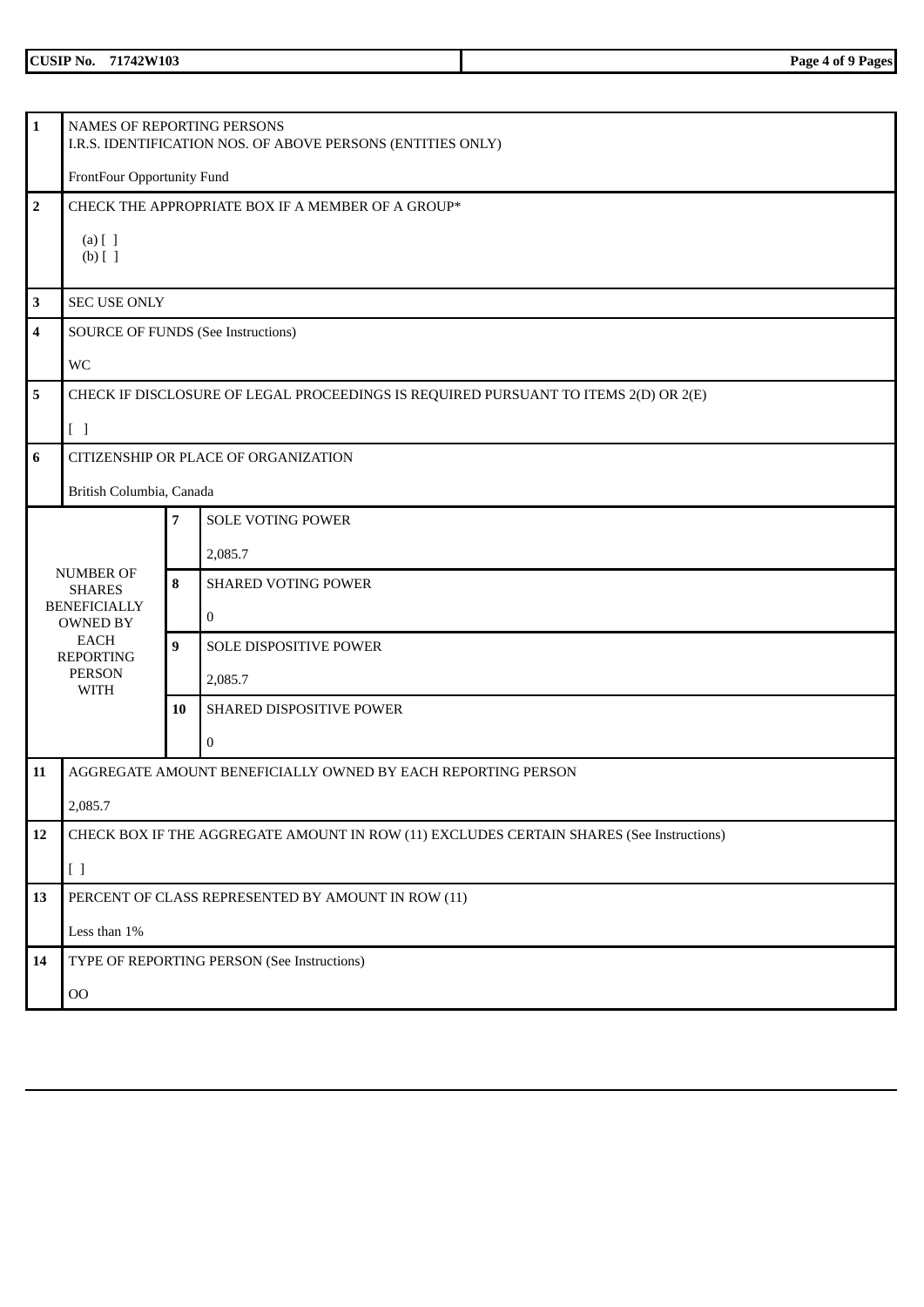| <b>CUSIP No.</b> | 71742W103<br>$\sim$ $\sim$ $\sim$ | Page<br>Pagesl<br>റ of<br>້ |
|------------------|-----------------------------------|-----------------------------|
|                  |                                   |                             |

|                                                                                                |                                                                                                           | I.R.S. IDENTIFICATION NOS. OF ABOVE PERSONS (ENTITIES ONLY)                                                                   |  |  |
|------------------------------------------------------------------------------------------------|-----------------------------------------------------------------------------------------------------------|-------------------------------------------------------------------------------------------------------------------------------|--|--|
|                                                                                                |                                                                                                           |                                                                                                                               |  |  |
| 20-5997207                                                                                     |                                                                                                           |                                                                                                                               |  |  |
| CHECK THE APPROPRIATE BOX IF A MEMBER OF A GROUP*                                              |                                                                                                           |                                                                                                                               |  |  |
| $(a)$ $[$ $]$                                                                                  |                                                                                                           |                                                                                                                               |  |  |
|                                                                                                |                                                                                                           |                                                                                                                               |  |  |
|                                                                                                |                                                                                                           |                                                                                                                               |  |  |
|                                                                                                |                                                                                                           |                                                                                                                               |  |  |
| AF                                                                                             |                                                                                                           |                                                                                                                               |  |  |
|                                                                                                |                                                                                                           | CHECK IF DISCLOSURE OF LEGAL PROCEEDINGS IS REQUIRED PURSUANT TO ITEMS 2(D) OR 2(E)                                           |  |  |
| $[\ ]$                                                                                         |                                                                                                           |                                                                                                                               |  |  |
|                                                                                                |                                                                                                           | CITIZENSHIP OR PLACE OF ORGANIZATION                                                                                          |  |  |
| Delaware                                                                                       |                                                                                                           |                                                                                                                               |  |  |
| $\overline{7}$<br><b>SOLE VOTING POWER</b>                                                     |                                                                                                           |                                                                                                                               |  |  |
|                                                                                                |                                                                                                           | 81,662.416                                                                                                                    |  |  |
| <b>SHARES</b>                                                                                  | 8                                                                                                         | <b>SHARED VOTING POWER</b>                                                                                                    |  |  |
|                                                                                                |                                                                                                           | $\bf{0}$                                                                                                                      |  |  |
| <b>EACH</b>                                                                                    | $\boldsymbol{9}$                                                                                          | SOLE DISPOSITIVE POWER                                                                                                        |  |  |
| <b>PERSON</b>                                                                                  |                                                                                                           | 81,662.416                                                                                                                    |  |  |
|                                                                                                | 10                                                                                                        | SHARED DISPOSITIVE POWER                                                                                                      |  |  |
|                                                                                                |                                                                                                           | 0                                                                                                                             |  |  |
| AGGREGATE AMOUNT BENEFICIALLY OWNED BY EACH REPORTING PERSON                                   |                                                                                                           |                                                                                                                               |  |  |
| 81,662.416                                                                                     |                                                                                                           |                                                                                                                               |  |  |
| 12<br>CHECK BOX IF THE AGGREGATE AMOUNT IN ROW (11) EXCLUDES CERTAIN SHARES (See Instructions) |                                                                                                           |                                                                                                                               |  |  |
| [ ]                                                                                            |                                                                                                           |                                                                                                                               |  |  |
| PERCENT OF CLASS REPRESENTED BY AMOUNT IN ROW (11)<br>13                                       |                                                                                                           |                                                                                                                               |  |  |
| 3.7%                                                                                           |                                                                                                           |                                                                                                                               |  |  |
|                                                                                                |                                                                                                           | TYPE OF REPORTING PERSON (See Instructions)                                                                                   |  |  |
| IA, OO                                                                                         |                                                                                                           |                                                                                                                               |  |  |
|                                                                                                | $(b)$ []<br><b>NUMBER OF</b><br><b>BENEFICIALLY</b><br><b>OWNED BY</b><br><b>REPORTING</b><br><b>WITH</b> | NAMES OF REPORTING PERSONS<br>FrontFour Capital Group LLC<br><b>SEC USE ONLY</b><br><b>SOURCE OF FUNDS (See Instructions)</b> |  |  |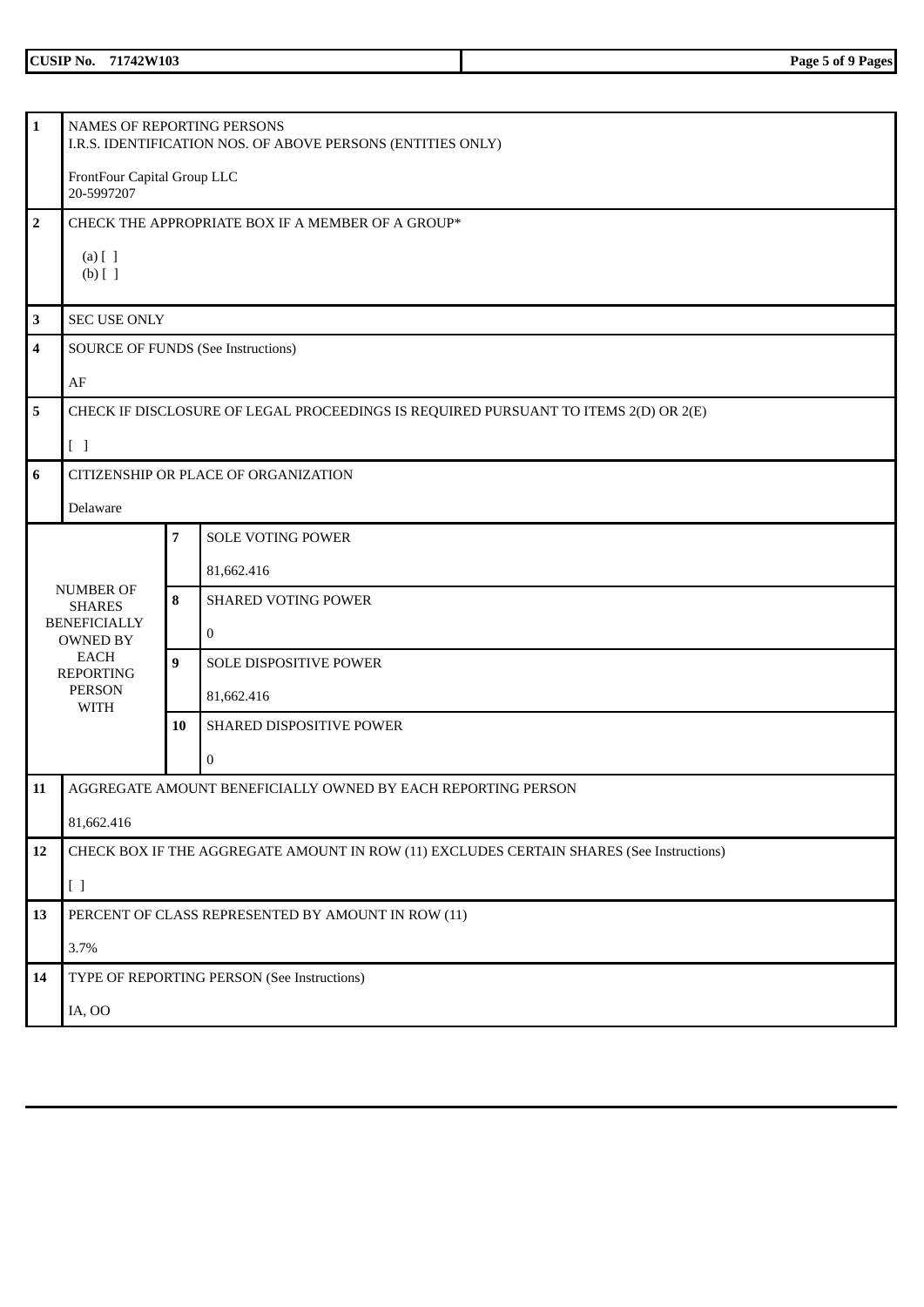| <b>CUSIP No.</b> | 42W103<br>- -<br>742W<br>__ | Page<br>6 of<br>ages<br>. |
|------------------|-----------------------------|---------------------------|
|                  |                             |                           |

| $\mathbf{1}$    | NAMES OF REPORTING PERSONS                                                               |                |                                                                                     |  |  |
|-----------------|------------------------------------------------------------------------------------------|----------------|-------------------------------------------------------------------------------------|--|--|
|                 | I.R.S. IDENTIFICATION NOS. OF ABOVE PERSONS (ENTITIES ONLY)                              |                |                                                                                     |  |  |
|                 | FrontFour Capital Corp.                                                                  |                |                                                                                     |  |  |
| $\mathbf 2$     |                                                                                          |                | CHECK THE APPROPRIATE BOX IF A MEMBER OF A GROUP*                                   |  |  |
|                 | $(a)$ $[$ $]$                                                                            |                |                                                                                     |  |  |
|                 | $(b)$ []                                                                                 |                |                                                                                     |  |  |
| $\mathbf 3$     | <b>SEC USE ONLY</b>                                                                      |                |                                                                                     |  |  |
| $\overline{4}$  | <b>SOURCE OF FUNDS (See Instructions)</b>                                                |                |                                                                                     |  |  |
|                 | AF                                                                                       |                |                                                                                     |  |  |
| 5               |                                                                                          |                | CHECK IF DISCLOSURE OF LEGAL PROCEEDINGS IS REQUIRED PURSUANT TO ITEMS 2(D) OR 2(E) |  |  |
|                 | $[\ ]$                                                                                   |                |                                                                                     |  |  |
| $6\phantom{1}6$ |                                                                                          |                | CITIZENSHIP OR PLACE OF ORGANIZATION                                                |  |  |
|                 | British Columbia, Canada                                                                 |                |                                                                                     |  |  |
|                 |                                                                                          | $\overline{7}$ | <b>SOLE VOTING POWER</b>                                                            |  |  |
|                 |                                                                                          |                | 2,085.7                                                                             |  |  |
|                 | <b>NUMBER OF</b><br><b>SHARES</b>                                                        | 8              | <b>SHARED VOTING POWER</b>                                                          |  |  |
|                 | <b>BENEFICIALLY</b><br><b>OWNED BY</b>                                                   |                | $\overline{0}$                                                                      |  |  |
|                 | <b>EACH</b><br><b>REPORTING</b>                                                          | 9              | SOLE DISPOSITIVE POWER                                                              |  |  |
|                 | <b>PERSON</b><br><b>WITH</b>                                                             |                | 2,085.7                                                                             |  |  |
|                 |                                                                                          | 10             | SHARED DISPOSITIVE POWER                                                            |  |  |
|                 |                                                                                          |                | 0                                                                                   |  |  |
| 11              | AGGREGATE AMOUNT BENEFICIALLY OWNED BY EACH REPORTING PERSON                             |                |                                                                                     |  |  |
|                 | 2,085.7                                                                                  |                |                                                                                     |  |  |
| 12              | CHECK BOX IF THE AGGREGATE AMOUNT IN ROW (11) EXCLUDES CERTAIN SHARES (See Instructions) |                |                                                                                     |  |  |
|                 | $[ \ ]$                                                                                  |                |                                                                                     |  |  |
| 13              | PERCENT OF CLASS REPRESENTED BY AMOUNT IN ROW (11)                                       |                |                                                                                     |  |  |
|                 | Less than 1%                                                                             |                |                                                                                     |  |  |
| 14              |                                                                                          |                | TYPE OF REPORTING PERSON (See Instructions)                                         |  |  |
|                 | $_{\rm CO}$                                                                              |                |                                                                                     |  |  |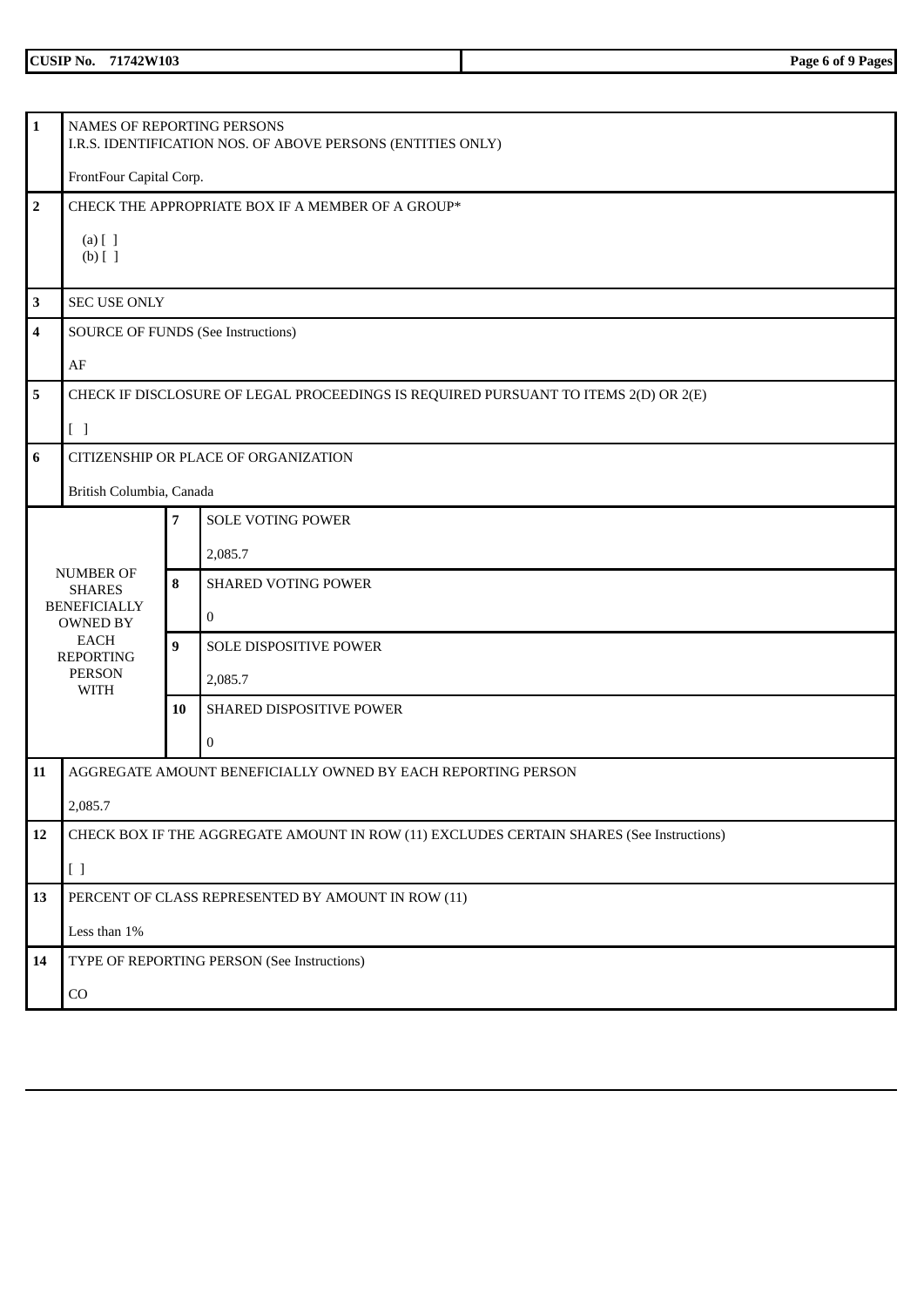# **SCHEDULE 13D**

## **Schedule 13D**

This amendment (this "Amendment No. 1") to the Schedule 13D originally filed with the U.S. Securities and Exchange Commission ("SEC") on December 20, 2021 (the "Original Schedule 13D", and together with this Amendment No. 1, this "Schedule 13D") by David A. Lorber, FrontFour Master Fund, Ltd., FrontFour Opportunity Fund, FrontFour Capital Group LLC and FrontFour Capital Corp. (collectively, the "Reporting Persons"), with respect to the common stock (the "Common Stock") of PhenixFIN Corporation (the "Company"). This Amendment No. 1 amends the Original Schedule 13D as specifically set forth herein.

# **Item 3. Source and Amount of Funds or Other Consideration**

Item 3 is hereby amended as follows:

The amount of funds used by Mr. Lorber to acquire the Common Stock beneficially owned by him and by his spouse's individual retirement account (IRA), as to which he is deemed to have beneficial ownership, is \$2,622,487, which was obtained from his personal funds.

# **Item 5. Interest in Securities of the Issuer**

Items  $5(a) - (c)$  are hereby amended as follows:

(a) As of the date hereof, the Master Fund beneficially owned directly 81,662.416 shares of Common Stock, the Canadian Fund beneficially owned directly 2,085.7 shares of Common Stock, Mr. Lorber beneficially owned 64,154 shares of Common Stock and Mr. Lorber is deemed to beneficially own 2,200 shares of Common Stock in his spouse's IRA, constituting approximately 3.7%, less than 1%, 2.9% and less than 1%, respectively, of the shares of Common Stock outstanding.1

Mr. Lorber, as a managing member and principal owner of FrontFour Capital and a principal owner of FrontFour Corp., may be deemed to beneficially own the 84,748.116 shares of Common Stock beneficially owned in the aggregate by the Master Fund and the Canadian Fund, which, together with the 64,154 shares of Common Stock he beneficially owns and 2,200 shares of Common Stock which he is deemed to have beneficial ownership, constitute approximately 6.8% of the Common Stock outstanding.

FrontFour Capital, as the investment manager of the Master Fund, may be deemed to beneficially own the 81,662.416 shares of Common Stock beneficially owned by the Master Fund, which constitute approximately 3.7% of the Common Stock outstanding.

FrontFour Corp., as the investment manager of the Canadian Fund, may be deemed to beneficially own the 2,085.7 shares of Common Stock beneficially owned by the Canadian Fund, which constitute less than 1% of the Common Stock outstanding.

(b) Mr. Lorber has the sole power to vote or dispose of 64,154 shares of Common Stock beneficially owned by him and 2,200 shares of Common Stock held in his spouse's IRA as to which he has voting and dispositive power.

By reason of his responsibility for the supervision and conduct of investment activities of the Master Fund and the Canadian Fund, as managing member and principal owner of FrontFour Capital and as director and principal owner of FrontFour Corp., respectively, Mr. Lorber may be deemed to possess the shared power to vote and dispose of the shares of Common Stock beneficially owned by the Master Fund and the Canadian Fund.

By reason of its responsibility for the supervision and conduct of investment activities of the Master Fund as its investment manager, FrontFour Capital may be deemed to possess the sole power to vote and dispose of the shares of Common Stock beneficially owned by the Master Fund.

By reason of its responsibility for the supervision and conduct of investment activities of the Canadian Fund as its investment manager, FrontFour Corp. may be deemed to possess the sole power to vote and dispose of the shares of Common Stock beneficially owned by the Canadian Fund.

<sup>1</sup> Percentages of the shares of Common Stock outstanding reported in this Schedule 13D are calculated based upon 2,203,711 shares of Common Stock outstanding, based on the number of shares of Common Stock outstanding as of May 9, 2022, as reported in the Company's Quarterly Report on Form 10-Q filed with the SEC on May 10, 2022.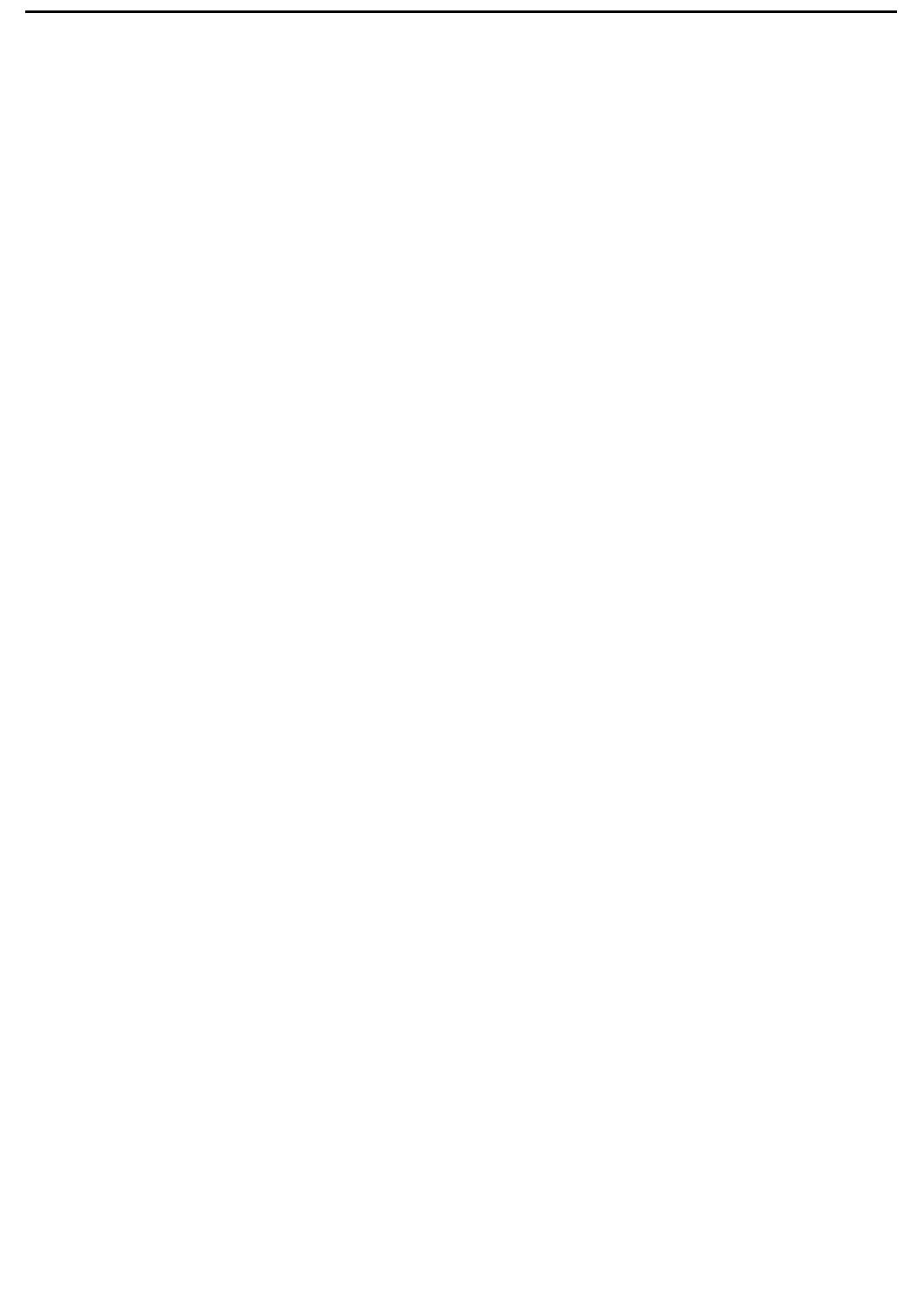(c) The following purchases of Common Stock were made by Mr. Lorber in the past 60 days. All such purchases were made in the open market in routine brokerage transactions. Other than the transactions listed in the table below, there have been no transactions in the Common Stock effected by the Reporting Persons during the past 60 days.

| Date    | Number of Shares | Price Per Share  |
|---------|------------------|------------------|
| 3/16/22 | 3,154            | $$39.2438^{(1)}$ |
| 5/11/22 | 12,379           | $$38.8826^{(2)}$ |
| 5/12/22 | 204              | $$38.7262^{(3)}$ |
| 5/13/22 | 2,217            | $$38.6389^{(4)}$ |
| 5/13/22 | 1,200(5)         | \$38.80          |

 $\overline{(1)}$  The reported price is a weighted average price. These shares were purchased in multiple transactions at prices ranging from \$39.04 to \$39.28, inclusive. The Reporting Persons undertake to provide the staff of the Securities and Exchange Commission (the "Staff"), upon request, full information regarding the number of shares traded at each separate price within the ranges set forth in this footnote.

(2) The reported price is a weighted average price. These shares were purchased in multiple transactions at prices ranging from \$38.78 to \$38.96, inclusive. The Reporting Persons undertake to provide the Staff, upon request, full information regarding the number of shares traded at each separate price within the ranges set forth in this footnote.

(3) The reported price is a weighted average price. These shares were purchased in multiple transactions at prices ranging from \$38.29 to \$39.74, inclusive. The Reporting Persons undertake to provide the Staff, upon request, full information regarding the number of shares traded at each separate price within the ranges set forth in this footnote.

(4) The reported price is a weighted average price. These shares were purchased in multiple transactions at prices ranging from \$38.31 to \$38.80, inclusive. The Reporting Persons undertake to provide the Staff, upon request, full information regarding the number of shares traded at each separate price within the ranges set forth in this footnote.

(5) Represents a purchase of shares of Common Stock on behalf of Mr. Lorber's spouse's IRA.